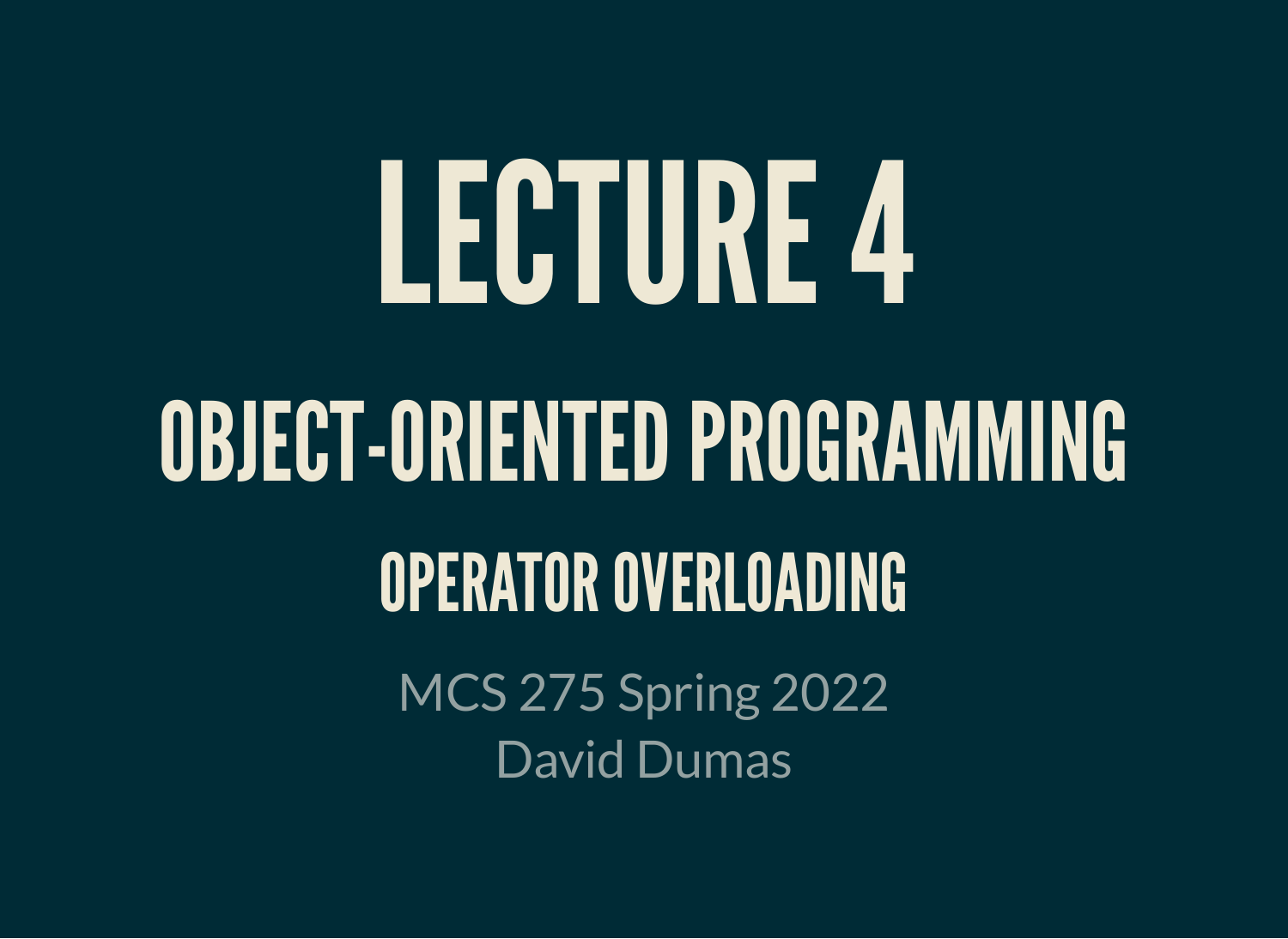#### LECTURE 4: OPERATOR OVERLOADING

Course bulletins:

- At this point you **must** have read the syllabus.
- Discord open (link in the zoom chat or Blackboard).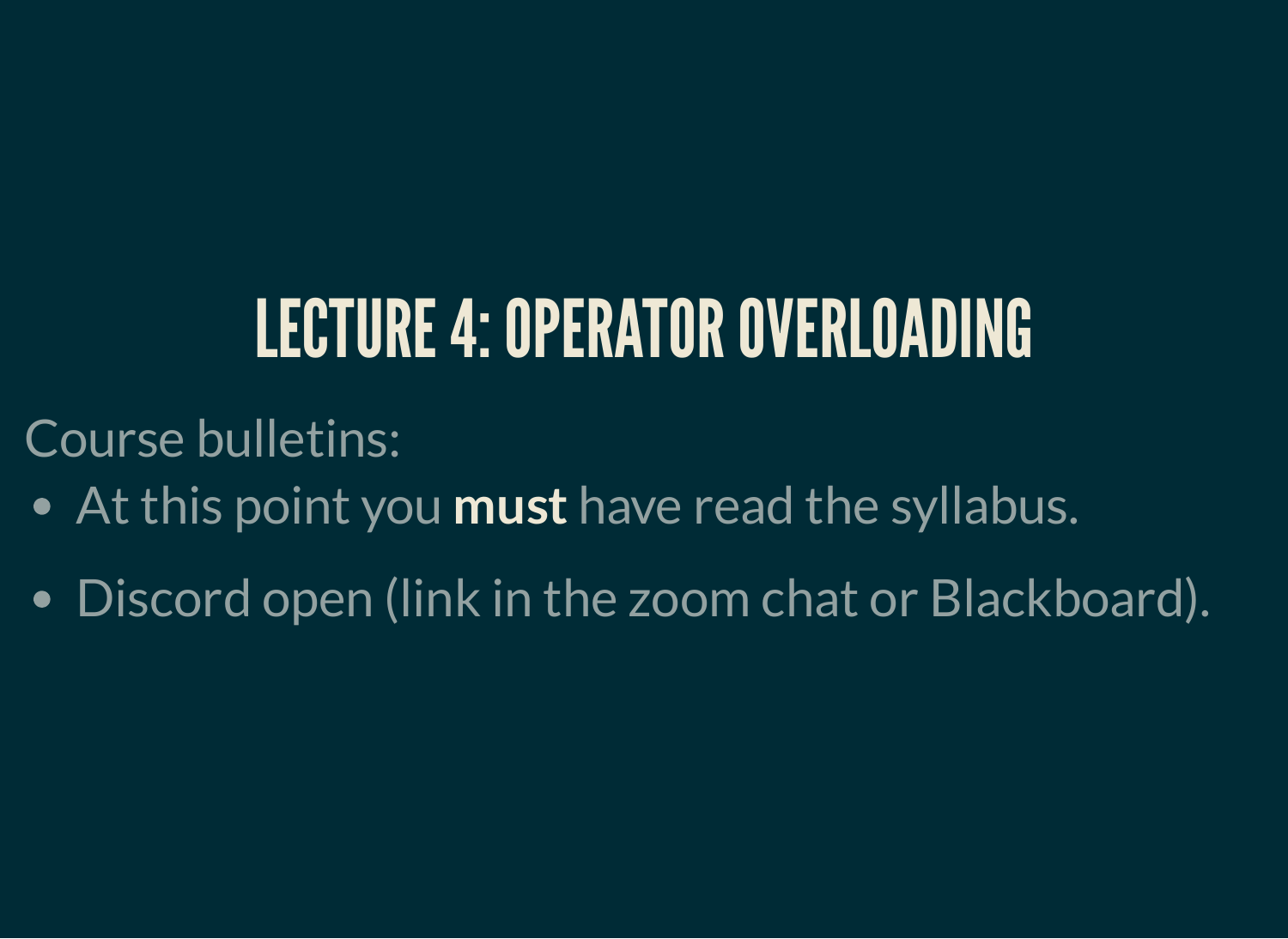# OBJECT-ORIENTEDPROGRAMMING

Today we're starting our unit on object-oriented programming (OOP).

We assume knowledge of: Class definitions, creating instances, accessing attributes, calling methods.

Need to review these? See:

- MCS 260 [Lecture](https://www.dumas.io/teaching/2021/fall/mcs260/slides/lecture25.html) 25
- MCS 260 Fall 2021 OOP [sample](https://github.com/daviddumas/mcs260fall2021/tree/main/samplecode/oop) code

We DO NOT assume knowledge of: Subclasses, inheritance, operator overloading.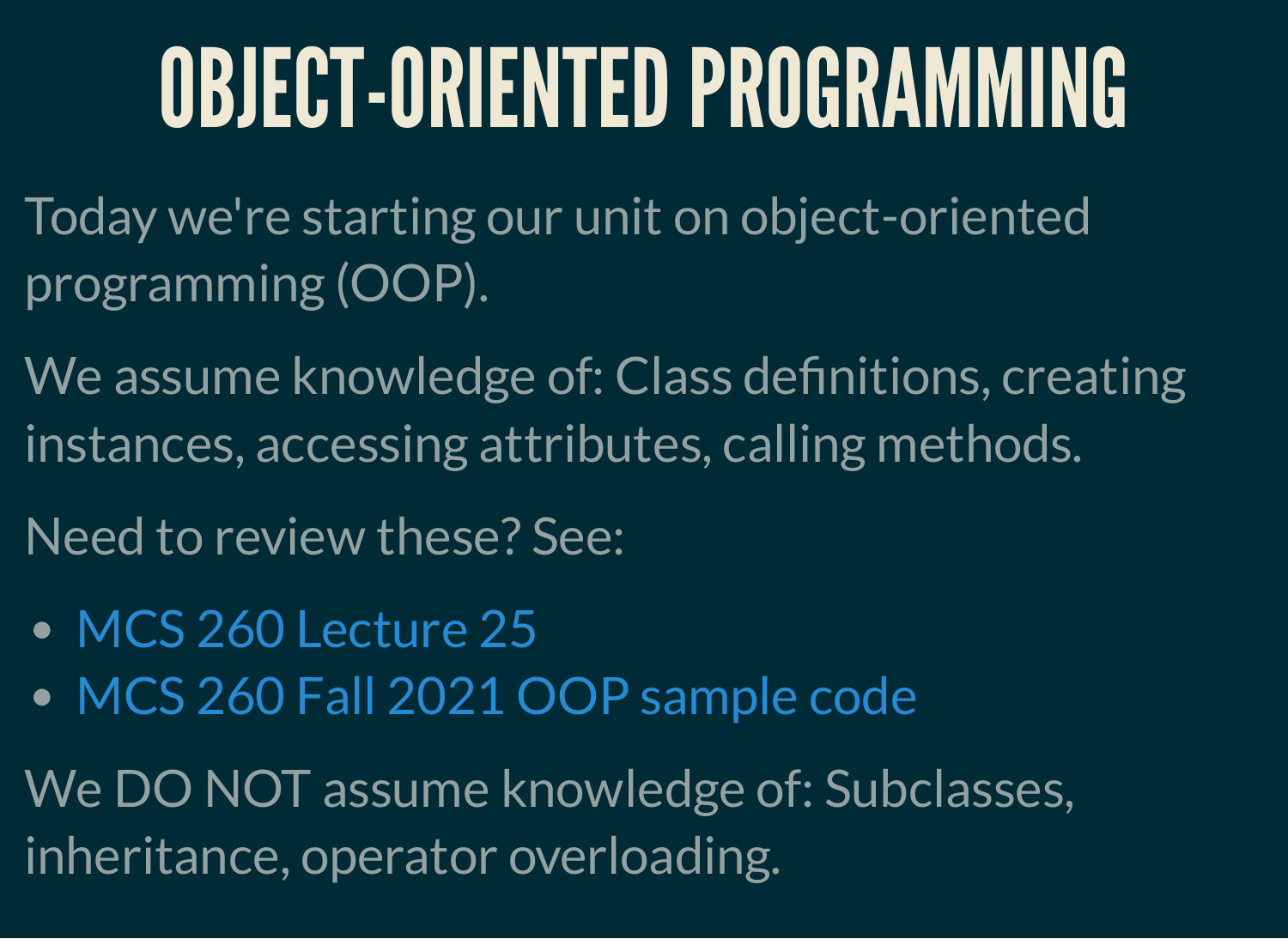# REVIEW OF SOME KEY CONCEPTS

- **class** -- A type in that combines attributes (data) and methods (behavior).
- **instance** or **object**-- A value whose type is a certain class (e.g. "hello" is an instance of  $str)$
- **attribute** -- A variable local to an object, accessed as objname.attrname.
- **constructor** -- The method named init that is called when a new object is created.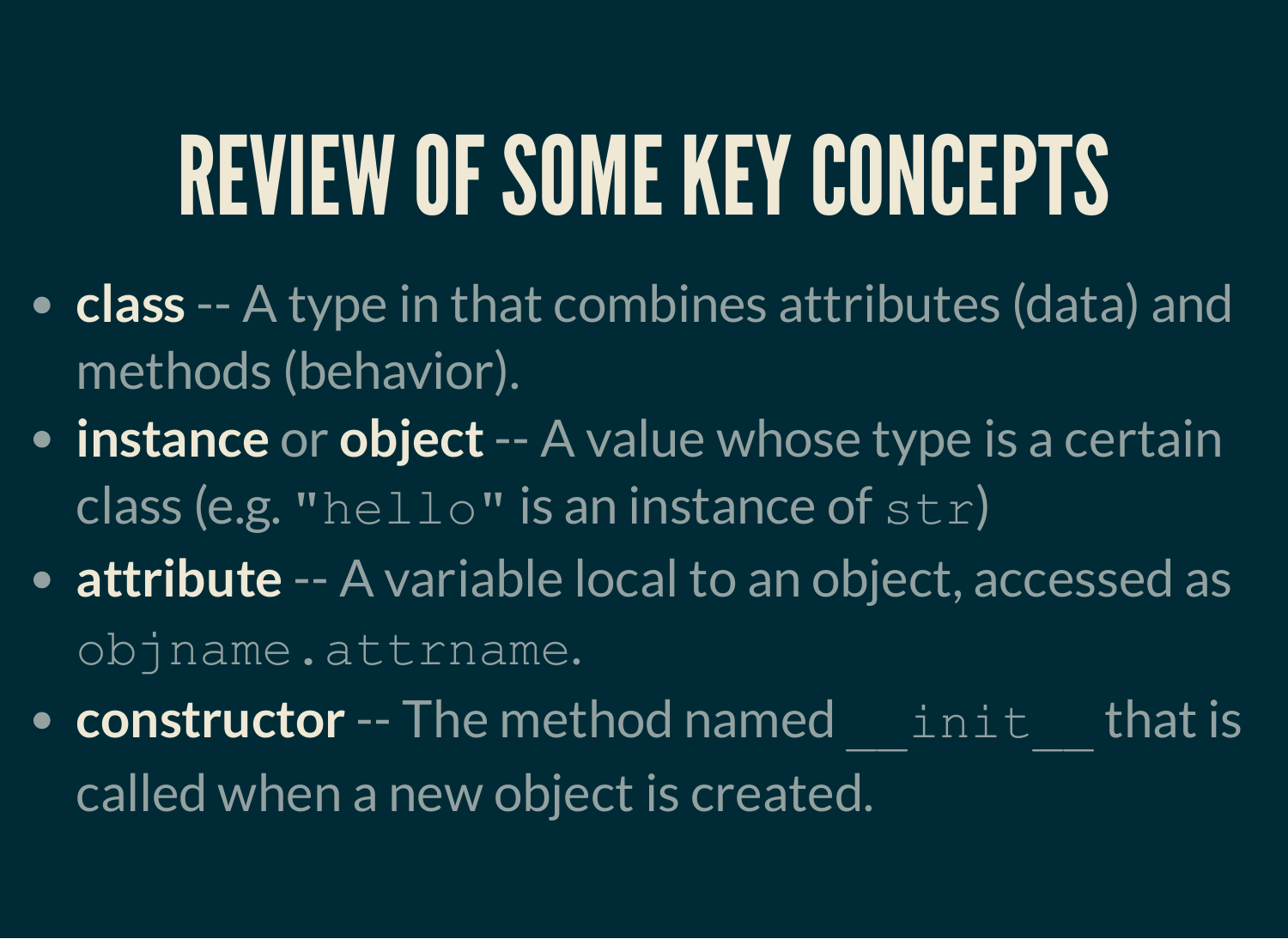# SPECIAL METHODS/OVERLOADING

- In Python, built-in operations are often silently translated into method calls.
- e.g.  $A+B$  turns into  $A$ .  $add$  (B)
- These *special method names* begin and end with two underscores (). They are used to customize the way your classes work with built-in language features.
- Using these to add special behavior for operators like +,-,\* is called *operator overloading*.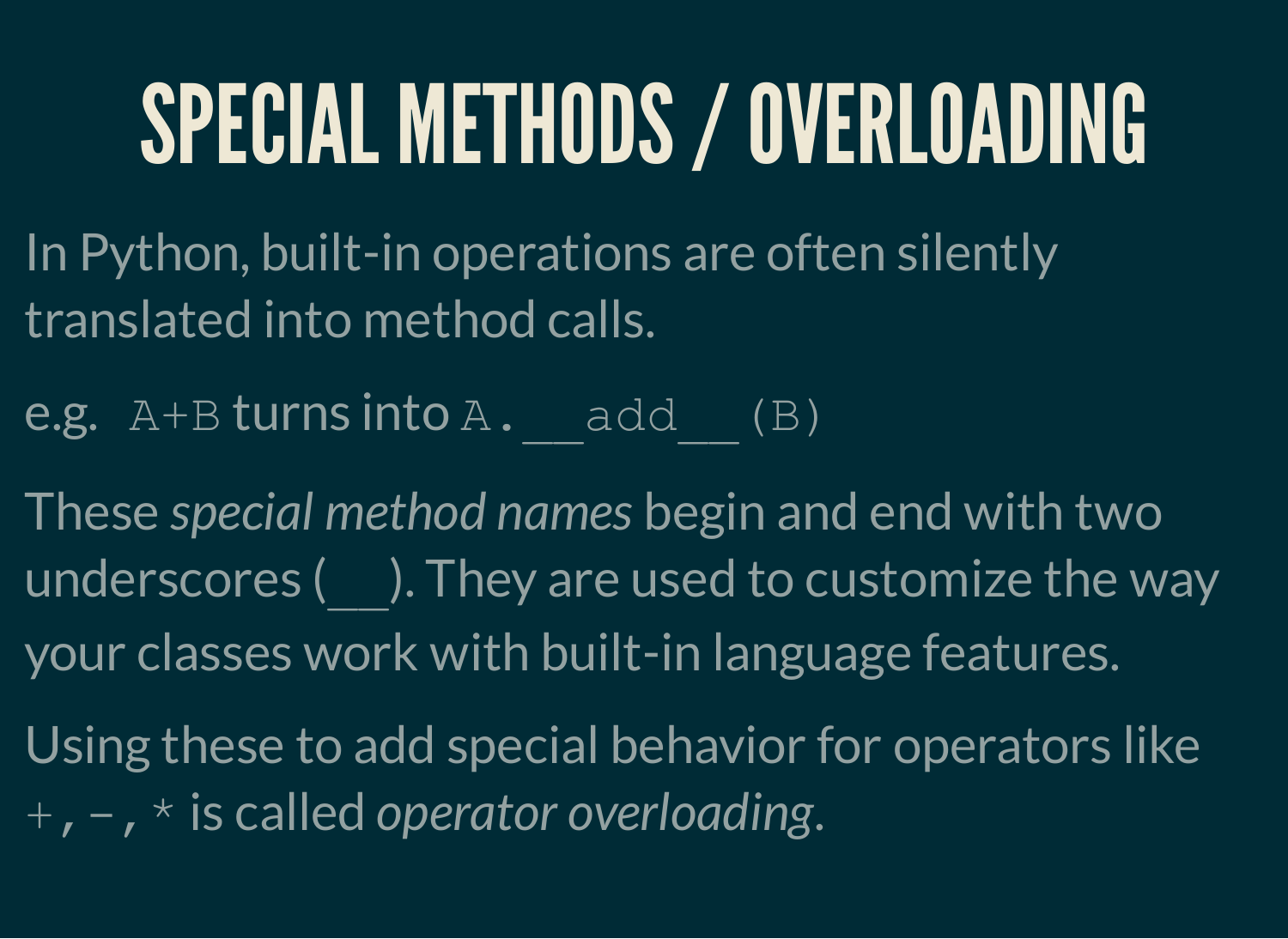#### OPERATOREXAMPLES

| <b>Expression</b> | <b>Special method</b> |
|-------------------|-----------------------|
| $A = B$           | $A.$ eq $(B)$         |
| $A + B$           | $A = add (B)$         |
| $A - B$           | A. sub (B)            |
| $A*B$             | A. mul (B)            |
| A/B               | A. truediv (B)        |
| $A \star \star B$ | $A.$ $pow$ $(B)$      |

List of [many](https://docs.python.org/3/reference/datamodel.html#emulating-numeric-types) more in the Python documentation.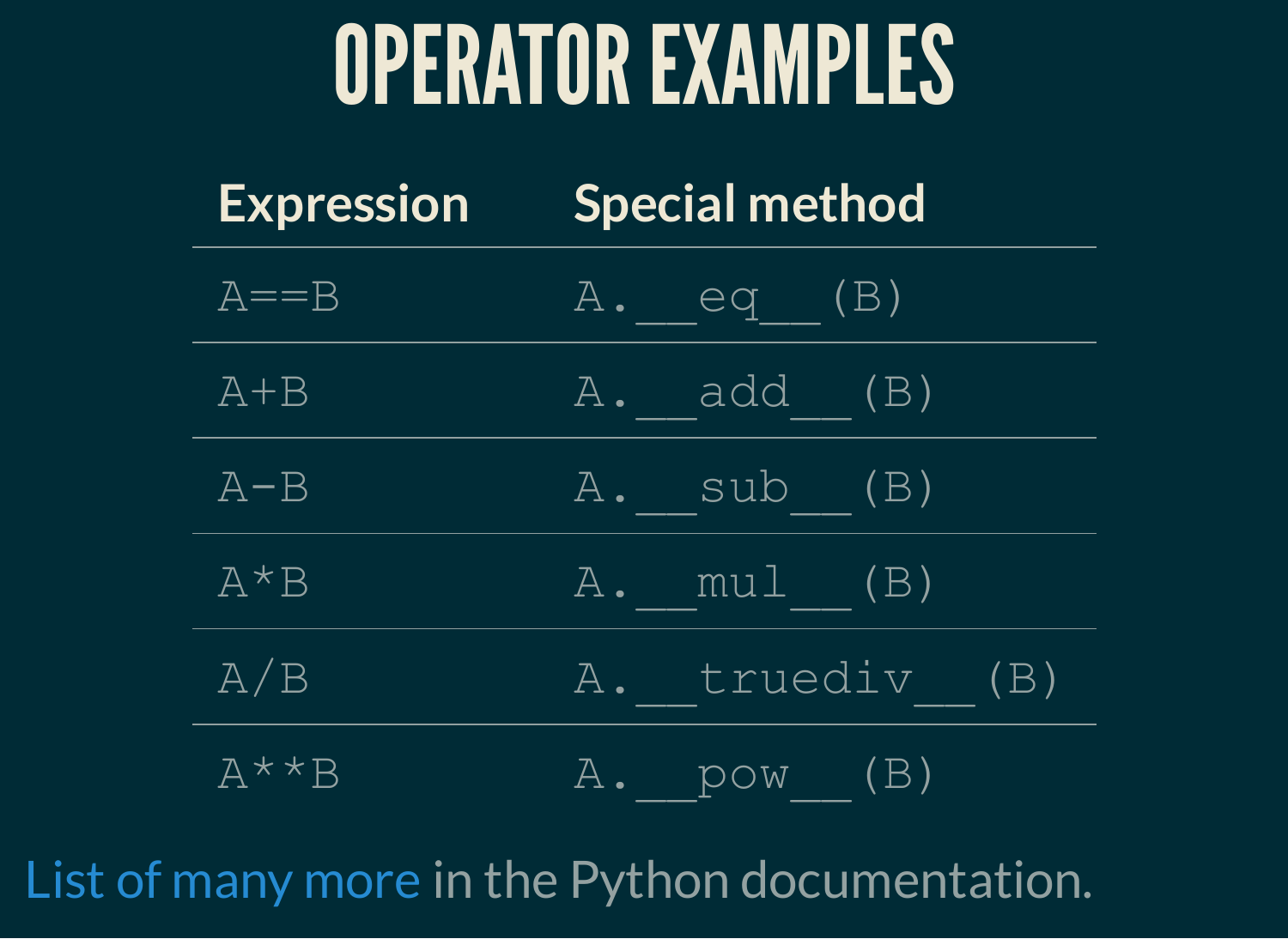# MORESPECIAL METHODS

| <b>Expression</b> | <b>Actually calls</b> |
|-------------------|-----------------------|
|-------------------|-----------------------|

| str(A)     | A. str ()         |
|------------|-------------------|
| len(A)     | A. len ()         |
| abs(A)     | A. abs ()         |
| bool(A)    | A. bool ()        |
| A[k]       | A. getitem (k)    |
| $A[k] = v$ | A. setitem (k, v) |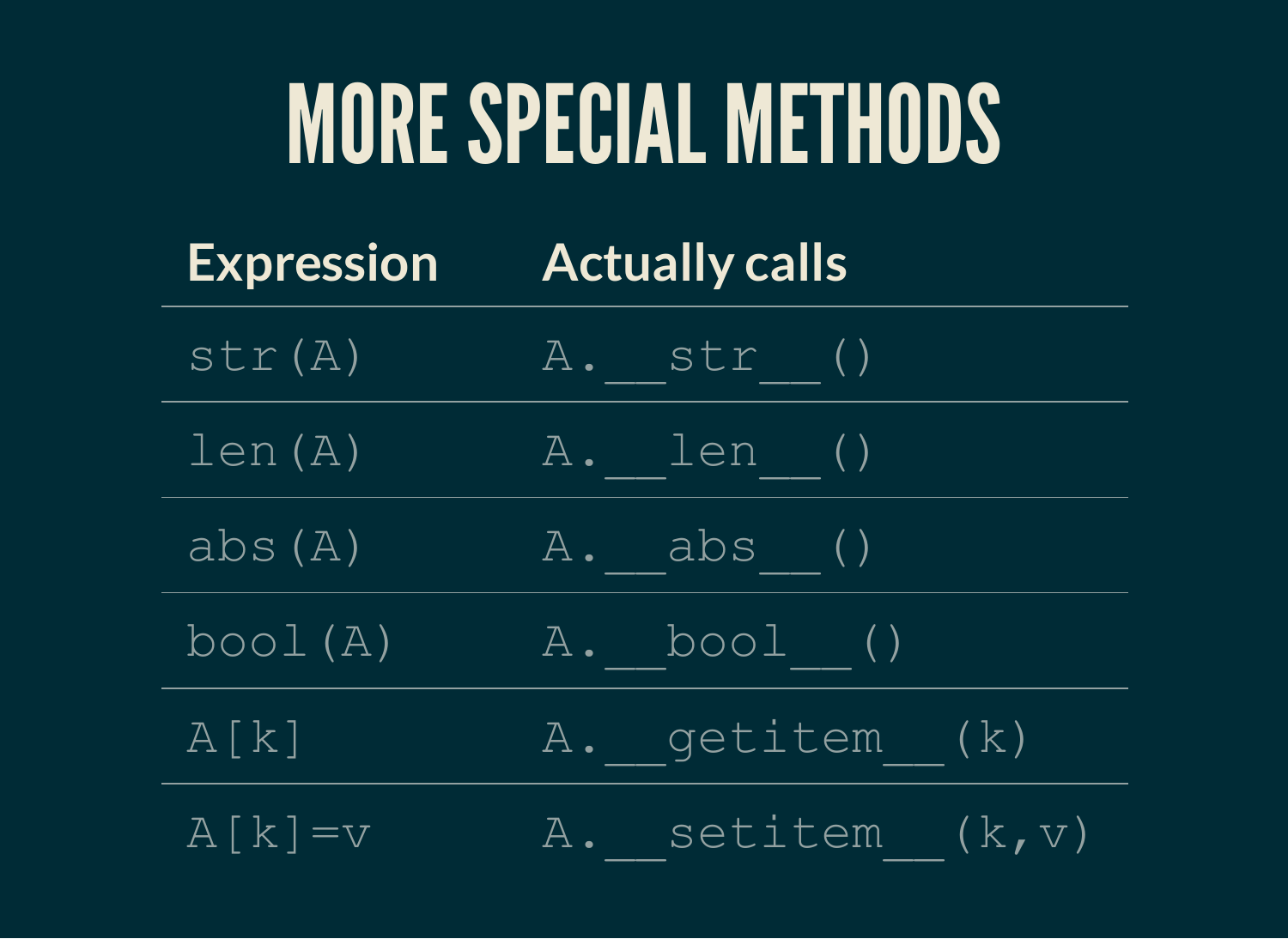## LIVE CODING

Let's build classes:

- $\bullet$  Point2 point in the plane (a location in 2D)
- $Vector2$  vector in the plane (e.g. the displacement between two points)
- Difference of two Point2s is a Vector2.
- Can multiply a Vector2 by a float or add it to a Point2.
- Point2 plus Vector2 is a Point2.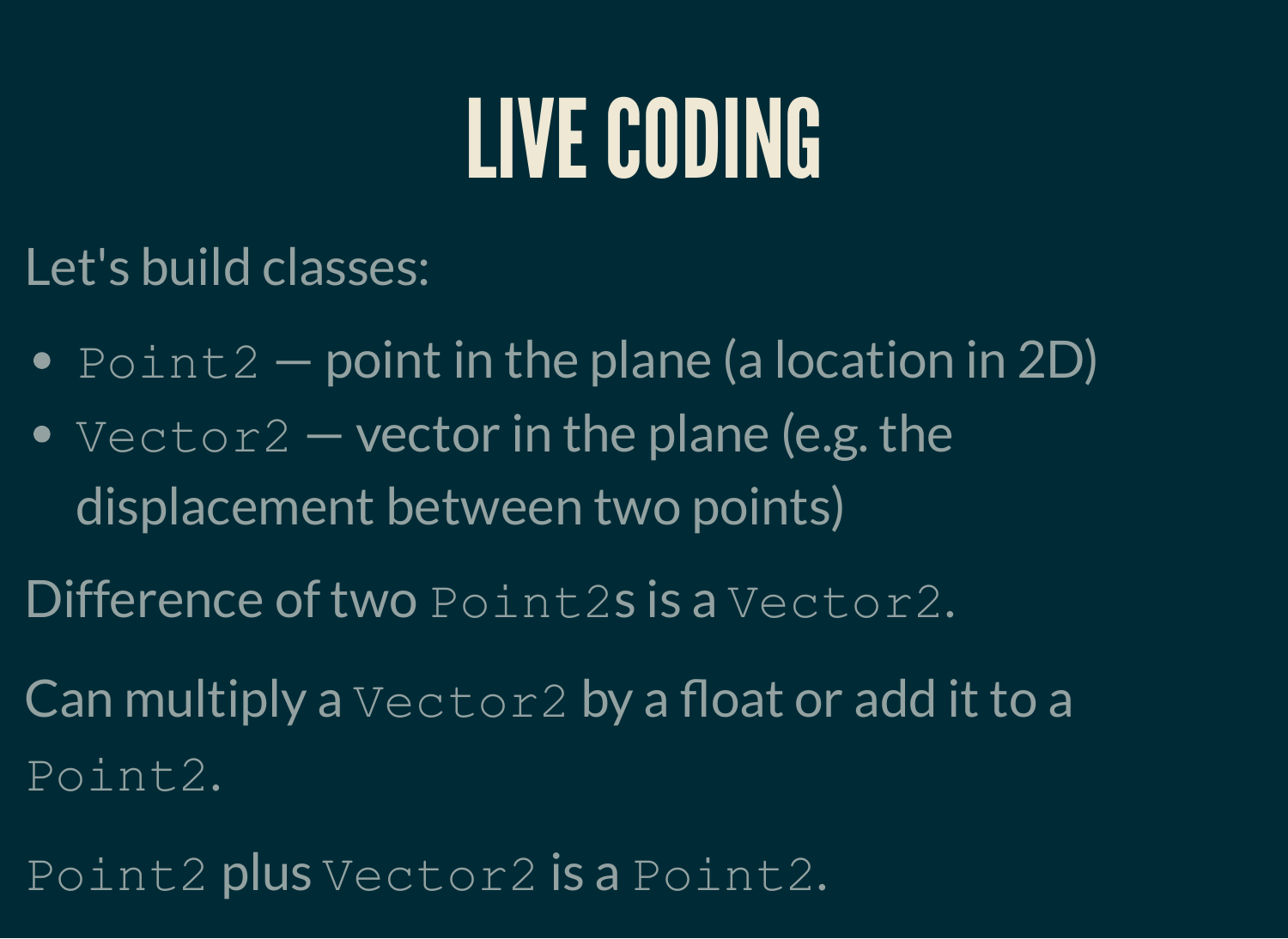Point Vector (which way, how far?) (where?)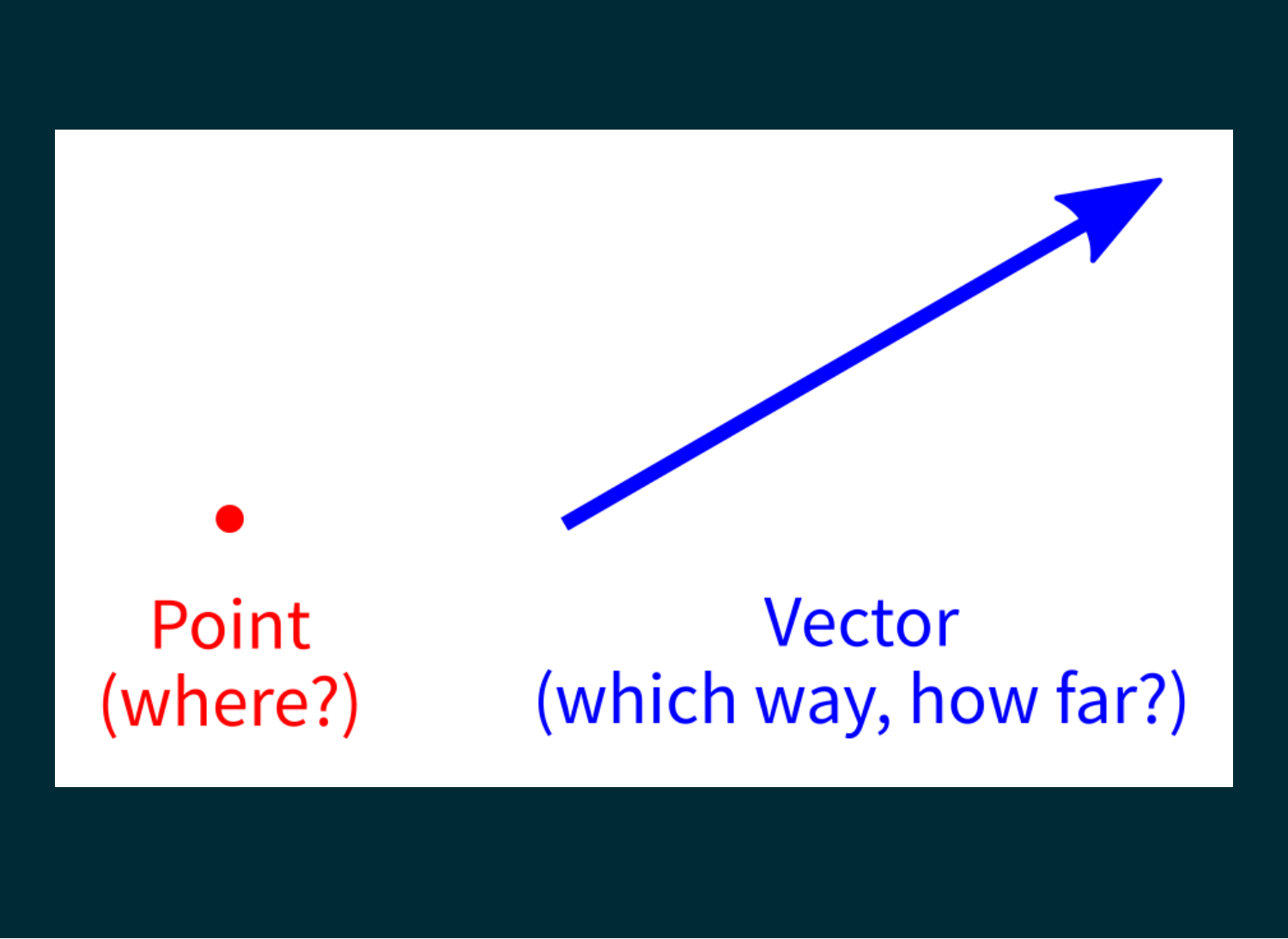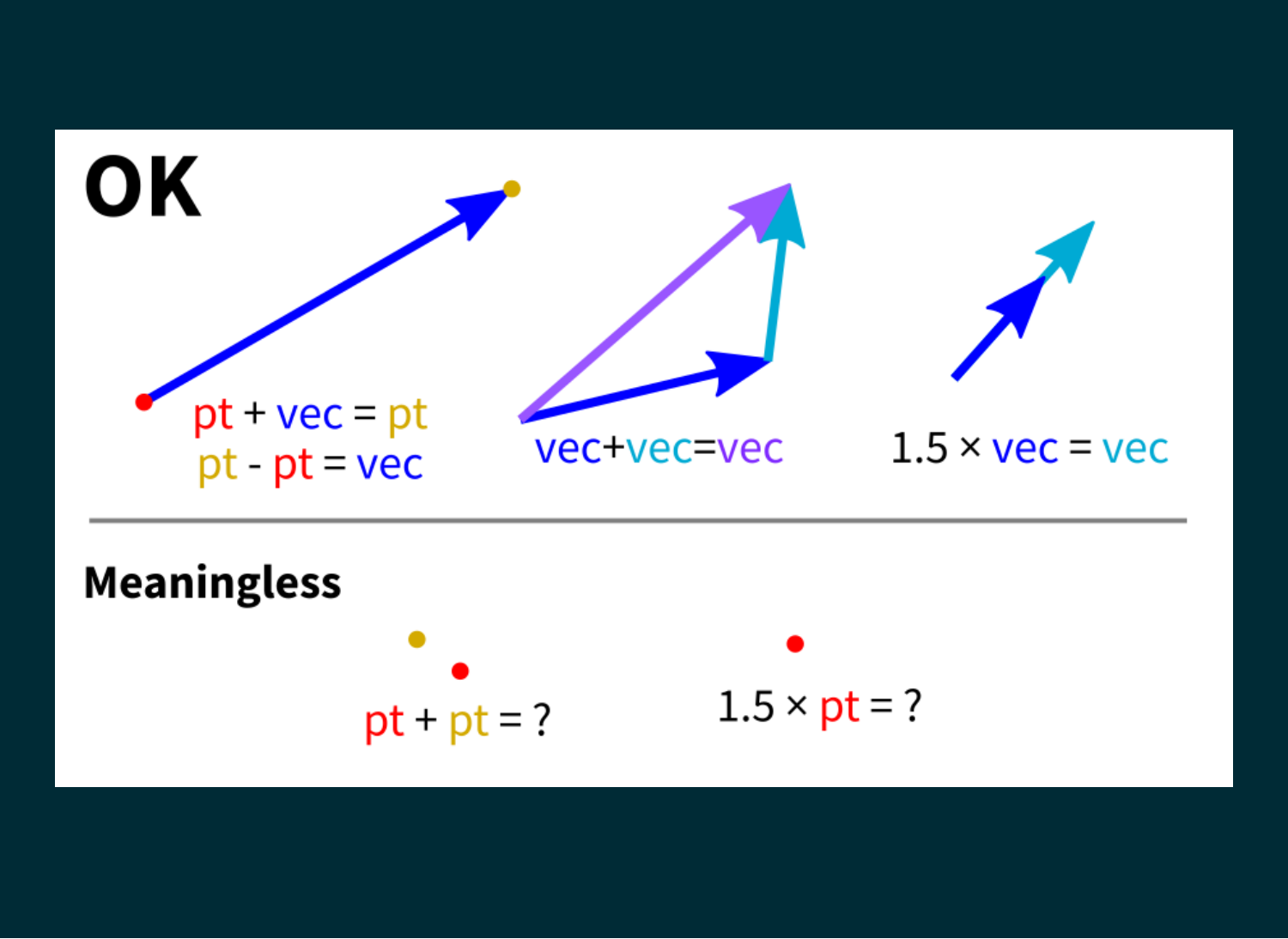#### LANGUAGE FEATURES USED

- $\bullet$  isinstance(obj,classname) -- returns bool indicating whether  $\overline{obj}$  is an instance of the named class (or subclass thereof)
- NotImplemented -- Special value that operators should return if the operation is not supported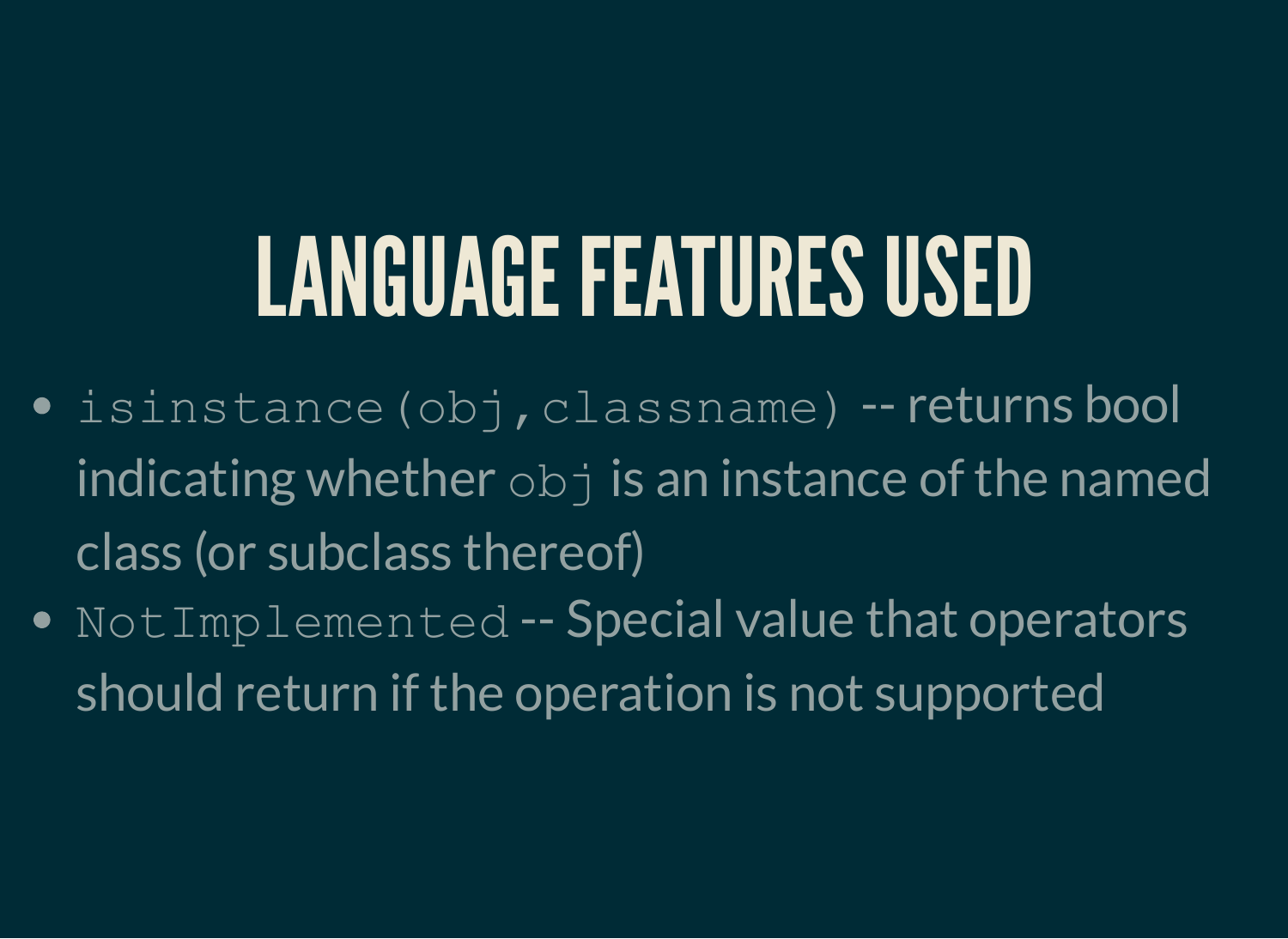#### \_\_ ADD \_\_ & \_\_ RADD \_\_

#### In evaluating  $A+B$ , Python first tries

 $A.$  add  $(B)$ 

but if that fails (returns NotImplemented), it will try

 $B.$  radd  $(A)$ 

There are reflected versions of all the binary operations (e.g. \_\_rmul\_\_).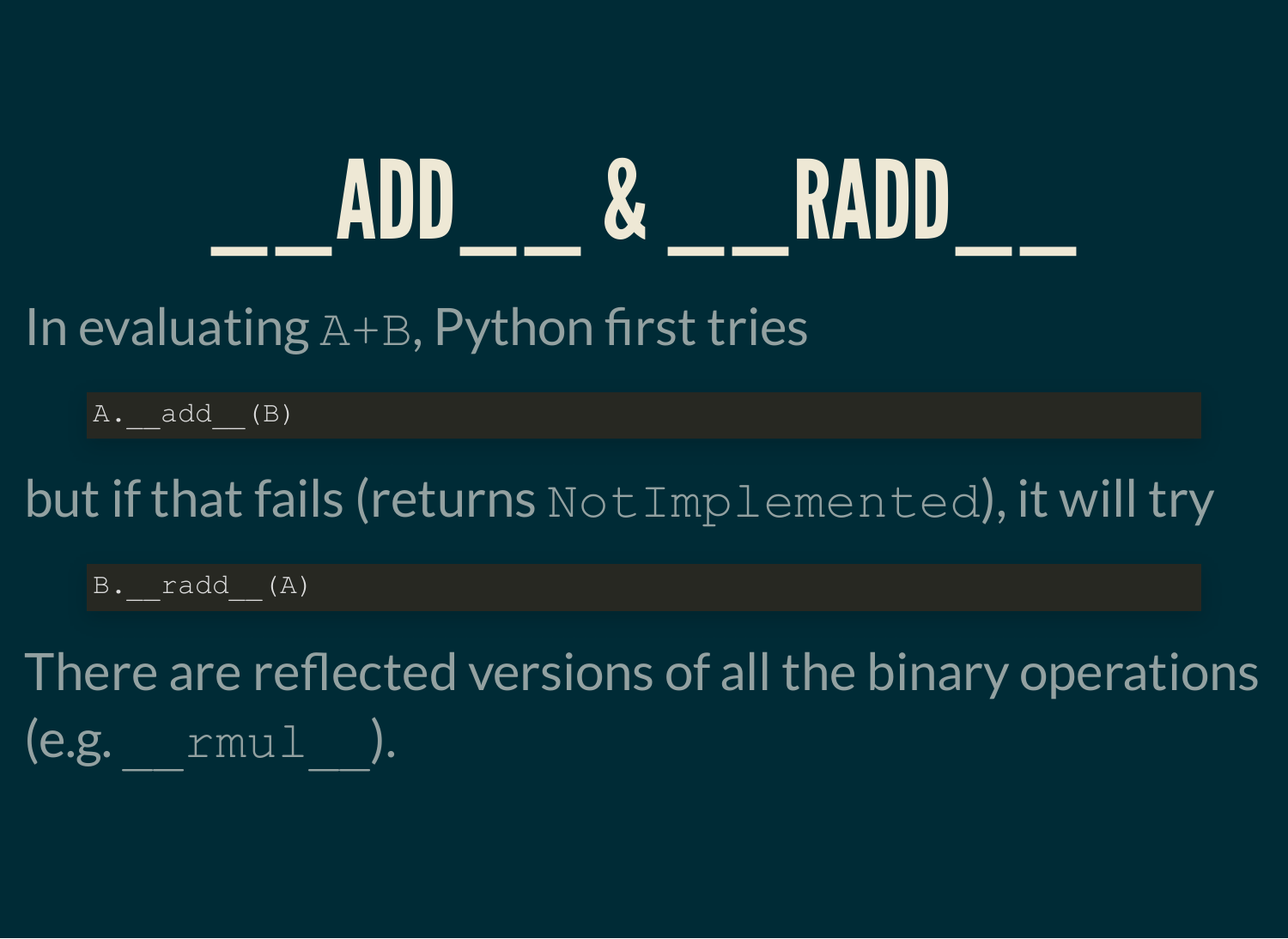# OVERLOADING DANGER

- Given the very flexible overloading system in Python, it's easy to be too clever.
- Overloading is best used when a function or operator has a clear meaning for a class, and when the operation is so frequently used that direct method calls would be cumbersome.
- Avoid overloading when it makes code harder to understand!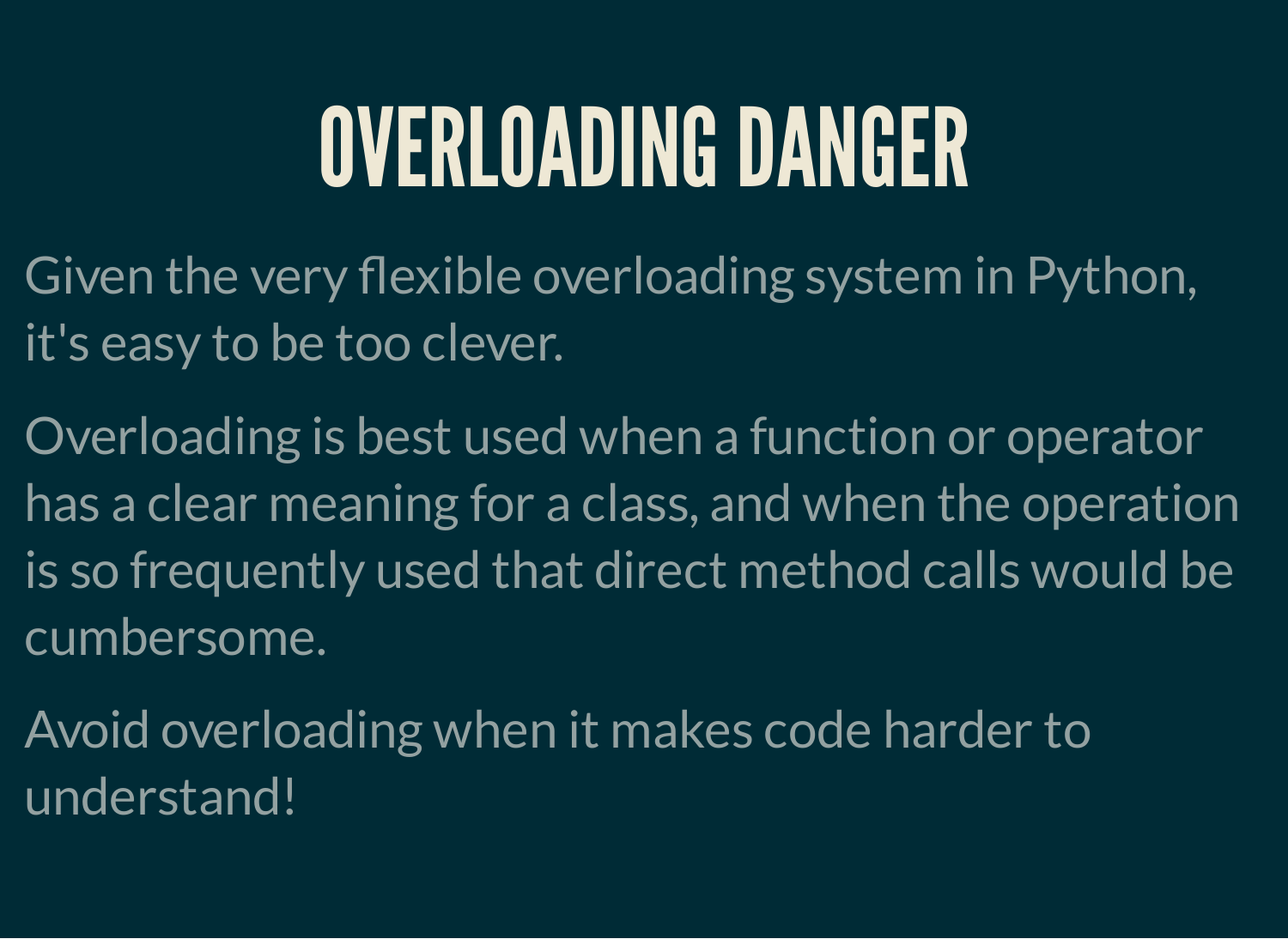#### SINGLETONS

When a class is designed so that it only ever has one instance, the class (or the only instance of it) is called a **singleton**.

We've seen two of these so far:

- $\bullet$  None, the only instance of NoneType
- NotImplemented, the only instance of NotImplementedType